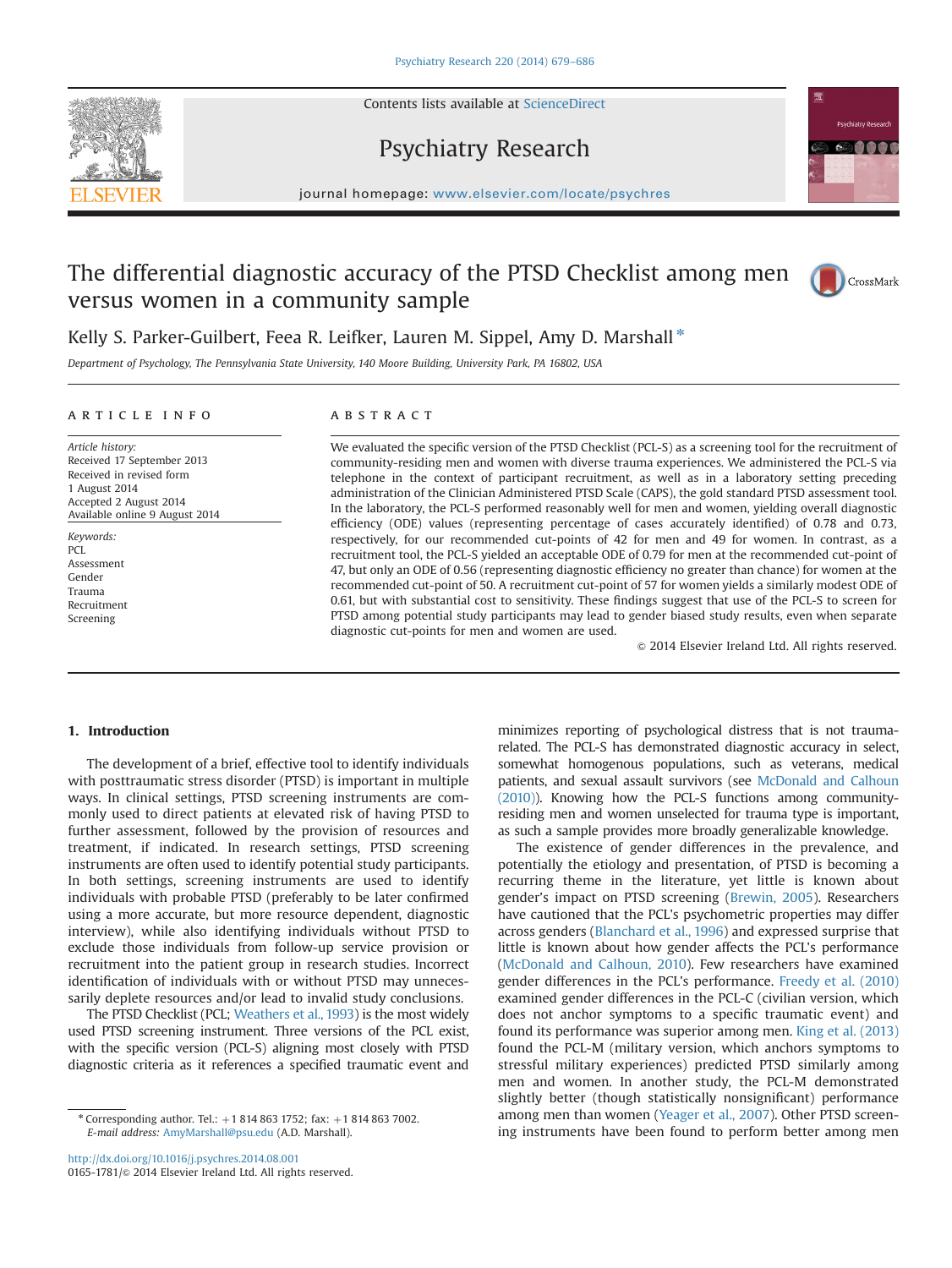than women (Prins et al., 2003), while additional studies have not revealed significant gender differences (Sheeran and Zimmerman, 2002; Calhoun et al., 2010). The dearth of statistically significant differences may be a function of differential gender differences across military and civilian populations, as well as unequal numbers of men and women within samples. Across most studies that report on this issue, group sizes differ by at least a ratio of 2:1.

The prospect that the PCL-S may be less accurate among women than men is concerning since the lifetime PTSD prevalence rate for women is at least twice that of men (McLean et al., 2011); thus the PCL-S may perform most poorly among the majority of individuals with PTSD. It has been suggested that PTSD manifests differently across the genders, such that it is more frequently characterized by comorbid symptoms of depression and generalized anxiety among women than men (Tolin and Foa, 2006). Additionally, depressive and anxiety disorders are more prevalent among women than men (Kessler, 2003). Therefore, compared to men, women's PCL-S scores may reflect a greater degree of generalized distress, as opposed to PTSD-specific distress (Armour et al., 2011). Indeed, screening instruments are typically less effective when discriminating between those with PTSD and those with similar symptoms (which may more frequently be the case among women) than when discriminating between those with PTSD and healthy controls. However, few studies of PTSD screening instruments provide information on psychiatric symptoms among those without PTSD (McDonald and Calhoun, 2010), and none have examined this issue as potentially playing a role in the gender-based differential diagnostic accuracy of a PTSD screening instrument.

#### 1.1. Methods for evaluating diagnostic accuracy

Various elements comprise an accurate screening instrument. Such an instrument possesses an optimal combination of sensitivity (i.e., ability to detect true cases) and specificity (i.e., ability to detect false cases). As sensitivity or specificity increases, the other decreases. The overall diagnostic efficiency (ODE) represents the percentage of cases accurately identified by the screening instrument. Related, positive predictive value (PPV) indicates the proportion of individuals who obtain a score above the designated cut-point on the PCL-S who truly have PTSD. Likewise, negative predictive value (NPV) indicates the proportion of individuals who obtain a score below the designated cut-point who truly do not have PTSD. PPV and NPV are naturally influenced by the sample's base rate of PTSD.

Optimal PCL-S cut-points vary by sample and purpose. For example, sensitivity may be more important than specificity in primary care settings where PTSD screening alerts health care professionals to possible PTSD-related difficulties, thus indicating a relatively lower cut-point. In contrast, specificity may be more important in research settings where false positives deplete limited resources without adding to the PTSD knowledge base. Similarly, specificity is especially important when the screening instrument is used without validation by a diagnostic interview, such that inclusion of false positives may yield misleading or invalid study conclusions. Thus, in some research settings, a higher cut-point may be optimal.

A PCL-S cut-point of 44 is generally accepted as indicative of probable PTSD. However, recommendation of this cut-point came from analyses of a small sample of primarily female motor vehicle accident or sexual assault survivors (Blanchard et al., 1996). Later studies suggest optimal PCL cut-points as low as 30 (e.g., Walker et al., 2002) and as high as 60 (Keen et al., 2008). The variability in cut-points is likely a function of study samples being selected based on trauma type, the intended use of the instrument (e.g., patient care, research screening), sample base rates of PTSD, and the gender composition of the sample examined.

#### 1.2. Current study

Three goals existed for the current study. First, we aimed to provide a broadly generalizable estimate of the PCL-S's diagnostic accuracy for the purpose of research participant recruitment, something that has not been offered by prior literature. To do so, we examined the diagnostic accuracy of the PCL-S in a genderbalanced, mixed-trauma community sample in the context of study recruitment. To be comparable to prior studies examining the PCL's diagnostic accuracy outside of the context of participant recruitment, we also examined the PCL-S's diagnostic accuracy among the same sample when administered in a laboratory setting concurrent with the Clinician Administered PTSD Scale (CAPS). Second, we aimed to compare the PCL-S's diagnostic accuracy between men and women in a more powerful way than prior studies. To do so, we utilized a sample comprised of equal numbers of men and women who were similar in demographic variables. We recruited such a sample by enrolling heterosexual cohabitating couples. Third, we aimed to explore the potential role of non-PTSD psychiatric symptoms in the diagnostic accuracy of the PCL-S among men and women. To do so, we measured general anxiety and depressive symptoms across men and women.

We hypothesized that the PCL-S would appear to be an effective screening instrument when examined across the total sample; however, diagnostic accuracy would be superior for men. We expected that this hypothesized gender difference would be partly due to more severe symptoms of depression and anxiety among women than men. Throughout, we take the perspective of researchers attempting to effectively recruit a community sample of individuals with PTSD. We aim to provide useful guidelines for researchers in a similar position.

#### 2. Methods

#### 2.1. Participants

The current study was conducted as part of a larger project examining the impact of PTSD on relationship functioning. Community participants were recruited using newspaper and internet advertisements (76%), postcards and/or flyers placed in businesses (20%) and an outpatient mental health clinic (4%). Recruitment efforts targeted married or cohabitating heterosexual couples in which at least one partner experienced a stressful life event and who resided in rural or semi-rural communities.

Couples were excluded from the study if neither partner met criteria for probable PTSD (i.e., PCL-S score above 44;  $n=122$  couples), they were no longer interested in the study ( $n=8$ ), partners' combined income exceeded \$100,000 per year and/or either partner had more than 6 years post-high school education  $(n=3)$ , or they ended their relationship  $(n=1)$ . Income and education restrictions were used to maintain a sample representative of rural communities.

Participants included 128 individuals from 64 couples. On average, participants were  $37.06$  (S.D. $= 12.72$ ) years of age, with an individual monthly income of \$1731.00 (S.D. = \$1522.00), and 14.3 (S.D. = 2.32) years of education. Most (68.7%) were employed and few (17%) were students. Participants identified their race/ ethnicity as Caucasian (85.9%), African–American (6.3%), biracial/multiracial (3.9%), or Hispanic/Latino (3.9%). Most (72.7%) couples were married. All but three participants experienced an event that met DSM-IV Criterion A for PTSD. Participants' index traumas varied greatly; the most frequent traumas included motor vehicle accidents, intimate partner violence, and loved ones experiencing lifethreatening events or sudden death.

#### 2.2. Procedures

Couples contacted the laboratory, then each partner was screened for probable PTSD using the PCL-S (Weathers et al., 1993) over the telephone, as administered in previous studies (e.g., Blanchard et al., 2002). Participants identified their most stressful life event that currently causes the most distress. Once a Criterion A trauma was identified (including reports of fear, helplessness, or horror), participants verbally completed the PCL-S in reference to that event.

Participants recruited into the study completed a laboratory session an average of 1.55 months  $(S.D. = 1.58)$  after the telephone screening. During the laboratory session, in addition to procedures not contained in the current report, participants